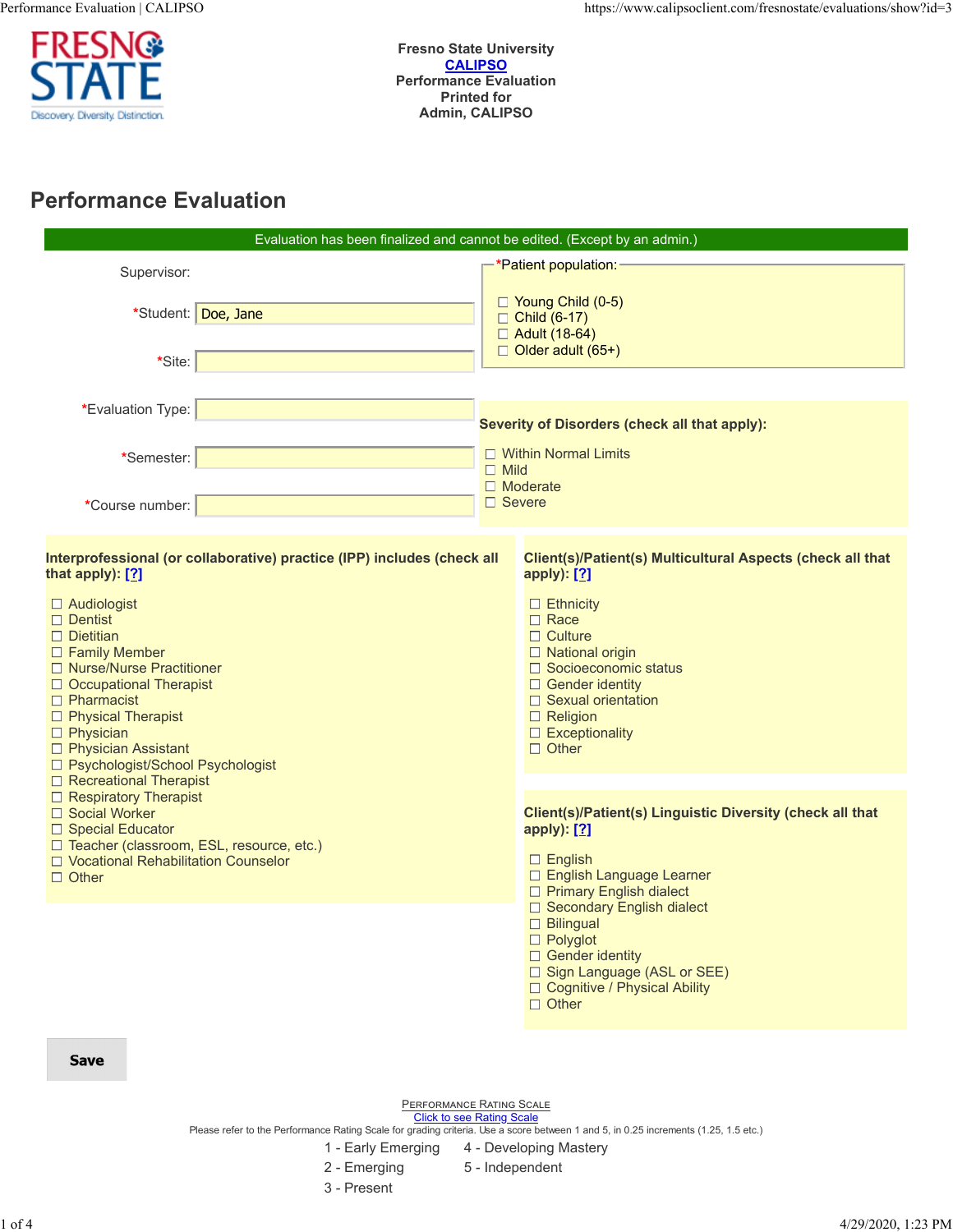| * If n/a, please leave space blank<br><b>Evaluation Skills</b>                                                                               |                                                                                                                 |                           |          |             |                  |                                                          |          |                    |          |
|----------------------------------------------------------------------------------------------------------------------------------------------|-----------------------------------------------------------------------------------------------------------------|---------------------------|----------|-------------|------------------|----------------------------------------------------------|----------|--------------------|----------|
|                                                                                                                                              | Speech Sound<br>Production?                                                                                     | Fluency?                  |          |             |                  | Voice?   Language?   Hearing?   Swallowing?   Cognition? |          | Social<br>Aspects? | AAC?     |
| <b>Evaluation Skills</b>                                                                                                                     | Refer to Performance Rating Scale above and place number corresponding to skill level in<br>every observed box. |                           |          |             |                  |                                                          |          |                    |          |
| 1. Conducts screening and prevention procedures<br>(std IV-D, std V-B, 1a)                                                                   |                                                                                                                 |                           |          |             |                  |                                                          |          |                    |          |
| 2. Collects case history information and integrates<br>information from clients/patients and/or relevant<br>others (std V-B, 1b)             |                                                                                                                 |                           |          |             |                  |                                                          |          |                    |          |
| 3. Selects appropriate evaluation<br>instruments/procedures (std V-B, 1c)                                                                    |                                                                                                                 |                           |          |             |                  |                                                          |          |                    |          |
| 4. Administers and scores diagnostic tests correctly<br>$(std V-B, 1c)$                                                                      |                                                                                                                 |                           |          |             |                  |                                                          |          |                    |          |
| 5. Adapts evaluation procedures to meet<br>client/patient needs (std V-B, 1d)                                                                |                                                                                                                 |                           |          |             |                  |                                                          |          |                    |          |
| 6. Possesses knowledge of etiologies and<br>characteristics for each communication and<br>swallowing disorder (std IV-C)                     |                                                                                                                 |                           |          |             |                  |                                                          |          |                    |          |
| 7. Interprets, integrates, and synthesizes test<br>results, history, and other behavioral observations<br>to develop diagnoses (std V-B, 1e) |                                                                                                                 |                           |          |             |                  |                                                          |          |                    |          |
| 8. Makes appropriate recommendations for<br>intervention (std V-B, 1e)                                                                       |                                                                                                                 |                           |          |             |                  |                                                          |          |                    |          |
| 9. Completes administrative and reporting functions<br>necessary to support evaluation (std V-B, 1f)                                         |                                                                                                                 |                           |          |             |                  |                                                          |          |                    |          |
| 10. Refers clients/patients for appropriate services<br>(std V-B, 1g) <b>?</b>                                                               |                                                                                                                 |                           |          |             |                  |                                                          |          |                    |          |
| Score totals:                                                                                                                                | $\Omega$                                                                                                        | $\Omega$                  | $\Omega$ | $\mathbf 0$ | $\Omega$         | $\Omega$                                                 | $\Omega$ | 0                  | $\Omega$ |
| Total number of items scored:                                                                                                                | $\overline{0}$                                                                                                  | Total number of points: 0 |          |             | Section Average: | $\overline{0}$                                           |          |                    |          |
| <b>Comments:</b>                                                                                                                             |                                                                                                                 |                           |          |             |                  |                                                          |          |                    |          |

## **Save**

|                                                                                                                                                                                                            |                                                                                                                 | Treatment Skills |  |  |  |                                                          |  |                    |      |  |  |
|------------------------------------------------------------------------------------------------------------------------------------------------------------------------------------------------------------|-----------------------------------------------------------------------------------------------------------------|------------------|--|--|--|----------------------------------------------------------|--|--------------------|------|--|--|
|                                                                                                                                                                                                            | Speech Sound   Fluency?<br>Production?                                                                          |                  |  |  |  | Voice?   Language?   Hearing?   Swallowing?   Cognition? |  | Social<br>Aspects? | AAC? |  |  |
| <b>Treatment Skills</b>                                                                                                                                                                                    | Refer to Performance Rating Scale above and place number corresponding to skill level in<br>every observed box. |                  |  |  |  |                                                          |  |                    |      |  |  |
| 1. Develops setting-appropriate intervention plans<br>with measurable and achievable goals. Collaborates<br>with clients/patients and relevant others in the<br>planning process (std V-B, 2a, std 3.1.1B) |                                                                                                                 |                  |  |  |  |                                                          |  |                    |      |  |  |
| 2. Implements intervention plans (involves<br>clients/patients and relevant others in the intervention<br>process) (std V-B, 2b, std 3.1.1B)                                                               |                                                                                                                 |                  |  |  |  |                                                          |  |                    |      |  |  |
| 3. Selects or develops and uses appropriate<br>materials/instrumentation (std V-B, 2c)                                                                                                                     |                                                                                                                 |                  |  |  |  |                                                          |  |                    |      |  |  |
| 4. Sequences tasks to meet objectives                                                                                                                                                                      |                                                                                                                 |                  |  |  |  |                                                          |  |                    |      |  |  |
| 5. Provides appropriate introduction/explanation of<br>tasks                                                                                                                                               |                                                                                                                 |                  |  |  |  |                                                          |  |                    |      |  |  |
| 6. Measures and evaluates clients'/patients'<br>performance and progress (std V-B, 2d)                                                                                                                     |                                                                                                                 |                  |  |  |  |                                                          |  |                    |      |  |  |
| 7. Uses appropriate models, prompts or cues. Allows<br>time for patient response.                                                                                                                          |                                                                                                                 |                  |  |  |  |                                                          |  |                    |      |  |  |
| 8. Modifies intervention plans, strategies, materials, or<br>instrumentation to meet individual client/patient needs<br>$(std V-B, 2e)$                                                                    |                                                                                                                 |                  |  |  |  |                                                          |  |                    |      |  |  |
| 9. Completes administrative and reporting functions<br>necessary to support intervention (std V-B, 2f)                                                                                                     |                                                                                                                 |                  |  |  |  |                                                          |  |                    |      |  |  |

### Treatment Skills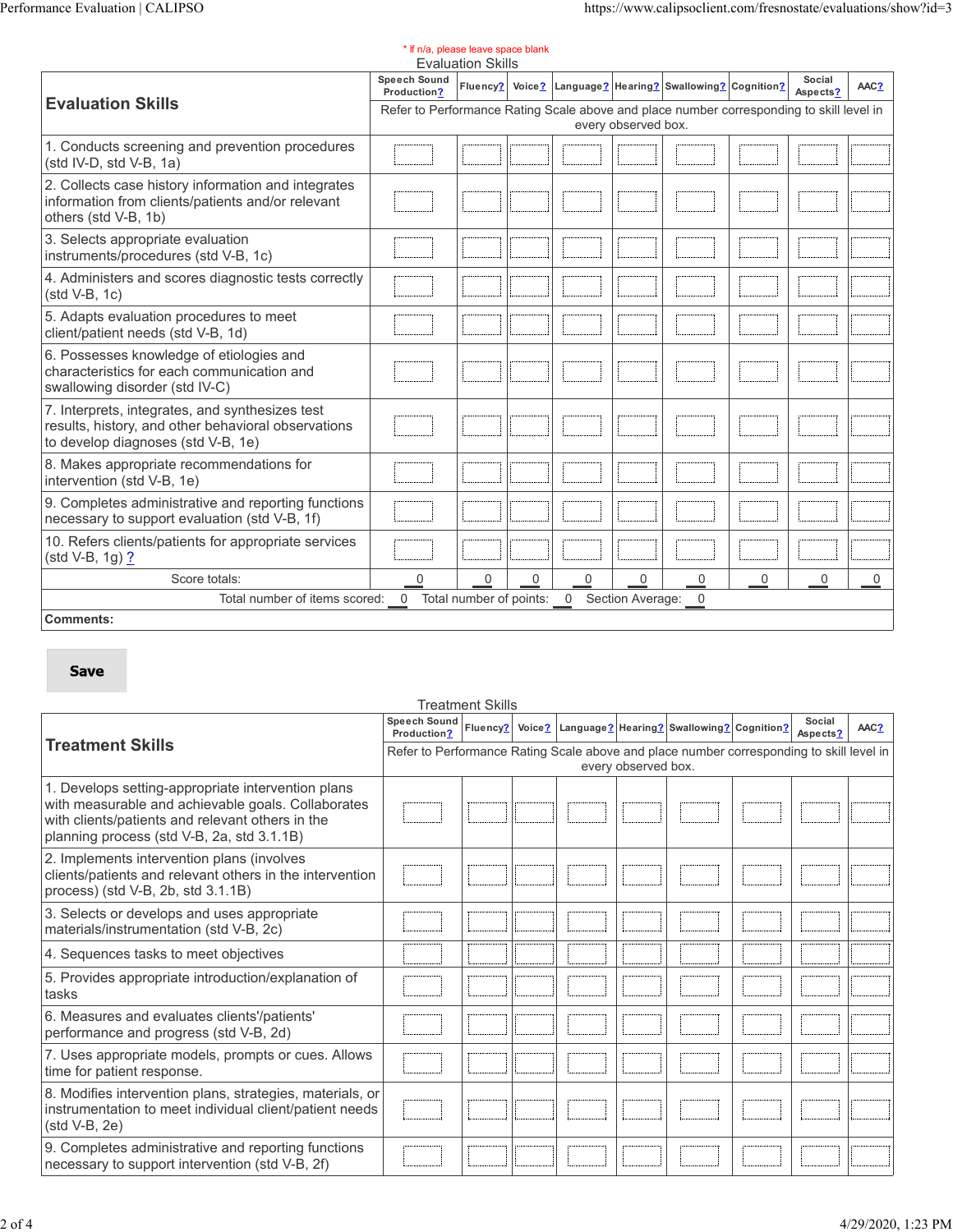| 10. Identifies and refers patients for services as<br>appropriate (std V-B, 2g) ? |                                                                            |  |  |  |  |  |  |  |
|-----------------------------------------------------------------------------------|----------------------------------------------------------------------------|--|--|--|--|--|--|--|
| Score totals:                                                                     |                                                                            |  |  |  |  |  |  |  |
|                                                                                   | Total number of items scored: 0 Total number of points: 0 Section Average: |  |  |  |  |  |  |  |
| <b>Comments:</b>                                                                  |                                                                            |  |  |  |  |  |  |  |

# **Save**

| Professional Practice, Interaction and Personal Qualities                                                                                                                                                                                                                                                                            |       |
|--------------------------------------------------------------------------------------------------------------------------------------------------------------------------------------------------------------------------------------------------------------------------------------------------------------------------------------|-------|
| <b>Professional Practice, Interaction and Personal Qualities</b>                                                                                                                                                                                                                                                                     | Score |
| 1. Demonstrates knowledge of and interdependence of communication and swallowing processes (std IV-B, std 3.1.6B)                                                                                                                                                                                                                    |       |
| 2. Uses clinical reasoning and demonstrates knowledge of and ability to integrate research principles into evidence-based<br>clinical practice (std IV-F, std 3.1.1B) ?                                                                                                                                                              |       |
| 3. Adheres to federal, state, and institutional regulations and demonstrates knowledge of contemporary professional issues<br>and advocacy (includes trends in best professional practices, privacy policies, models of delivery, and reimbursement<br>procedures/fiduciary responsibilities) (std IV-G, std 3.1.1B, 3.1.6B, 3.8B) ? |       |
| 4. Communicates effectively, recognizing the needs, values, preferred mode of communication, and cultural/linguistic<br>background of the patient, family, caregiver, and relevant others (std V-B, 3a, std 3.1.1B) ?                                                                                                                |       |
| 5. Establishes rapport and shows care, compassion, and appropriate empathy during interactions with clients/patients and<br>relevant others (std 3.1.1B)                                                                                                                                                                             |       |
| 6. Uses appropriate rate, pitch, and volume when interacting with patients or others                                                                                                                                                                                                                                                 |       |
| 7. Provides counseling regarding communication and swallowing disorders to clients/patients, family, caregivers, and relevant<br>others (std V-B, 3c, std 3.1.6B)                                                                                                                                                                    |       |
| 8. Collaborates with other professionals in case management (std V-B, 3b, std 3.1.1B, 3.1.6B) ?                                                                                                                                                                                                                                      |       |
| 9. Displays effective oral communication with patient, family, or other professionals (std V-A, std 3.1.1B) ?                                                                                                                                                                                                                        |       |
| 10. Displays effective written communication for all professional correspondence (std V-A, std 3.1.1B) ?                                                                                                                                                                                                                             |       |
| 11. Adheres to the ASHA Code of Ethics and Scope of Practice documents and conducts him or herself in a professional,<br>ethical manner (std IV-E, V-B, 3d, std 3.1.1B, 3.1.6B) ?                                                                                                                                                    |       |
| 12. Demonstrates professionalism (std 3.1.1B, 3.1.6B) ?                                                                                                                                                                                                                                                                              |       |
| 13. Demonstrates openness and responsiveness to clinical supervision and suggestions                                                                                                                                                                                                                                                 |       |
| 14. Personal appearance is professional and appropriate for the clinical setting                                                                                                                                                                                                                                                     |       |
| 15. Displays organization and preparedness for all clinical sessions                                                                                                                                                                                                                                                                 |       |
| 16. Demonstrates a professional attitude, works with integrity and displays cooperation                                                                                                                                                                                                                                              |       |
| 17. Submits all assignments in a timely manner                                                                                                                                                                                                                                                                                       |       |
| 18. Seeks clarification when in doubt                                                                                                                                                                                                                                                                                                |       |
| 19. Improves and learns as a result of experience and supervisory suggestions                                                                                                                                                                                                                                                        |       |
| 20. Complies with on-site clinical procedures                                                                                                                                                                                                                                                                                        |       |
| 21. Generates multiple evaluation instuments/proceedures (formal and/or informal)that would be appropriate for a given<br>client.                                                                                                                                                                                                    |       |
| 22. Makes appropriate prognosis based on assessment results                                                                                                                                                                                                                                                                          |       |
| 23. Incorporates multiple measures to establish reliability of results                                                                                                                                                                                                                                                               |       |
| 24. Quickly learns and incorporates new tests or procedures suggested by the supervisor                                                                                                                                                                                                                                              |       |
| 25. Uses accurate and appropriate grammar, form, style and spelling in written reports                                                                                                                                                                                                                                               |       |
| 26. Exhibits effective behavior management                                                                                                                                                                                                                                                                                           |       |
| 27. Effectively manages treatment contingencies                                                                                                                                                                                                                                                                                      |       |
| 28. Maintains accurate and detailed progress notes                                                                                                                                                                                                                                                                                   |       |
| Total number of items scored:<br>Total number of points:<br>Section Average: 0<br>0<br>0                                                                                                                                                                                                                                             |       |
|                                                                                                                                                                                                                                                                                                                                      |       |

**Comments:**

**Save**